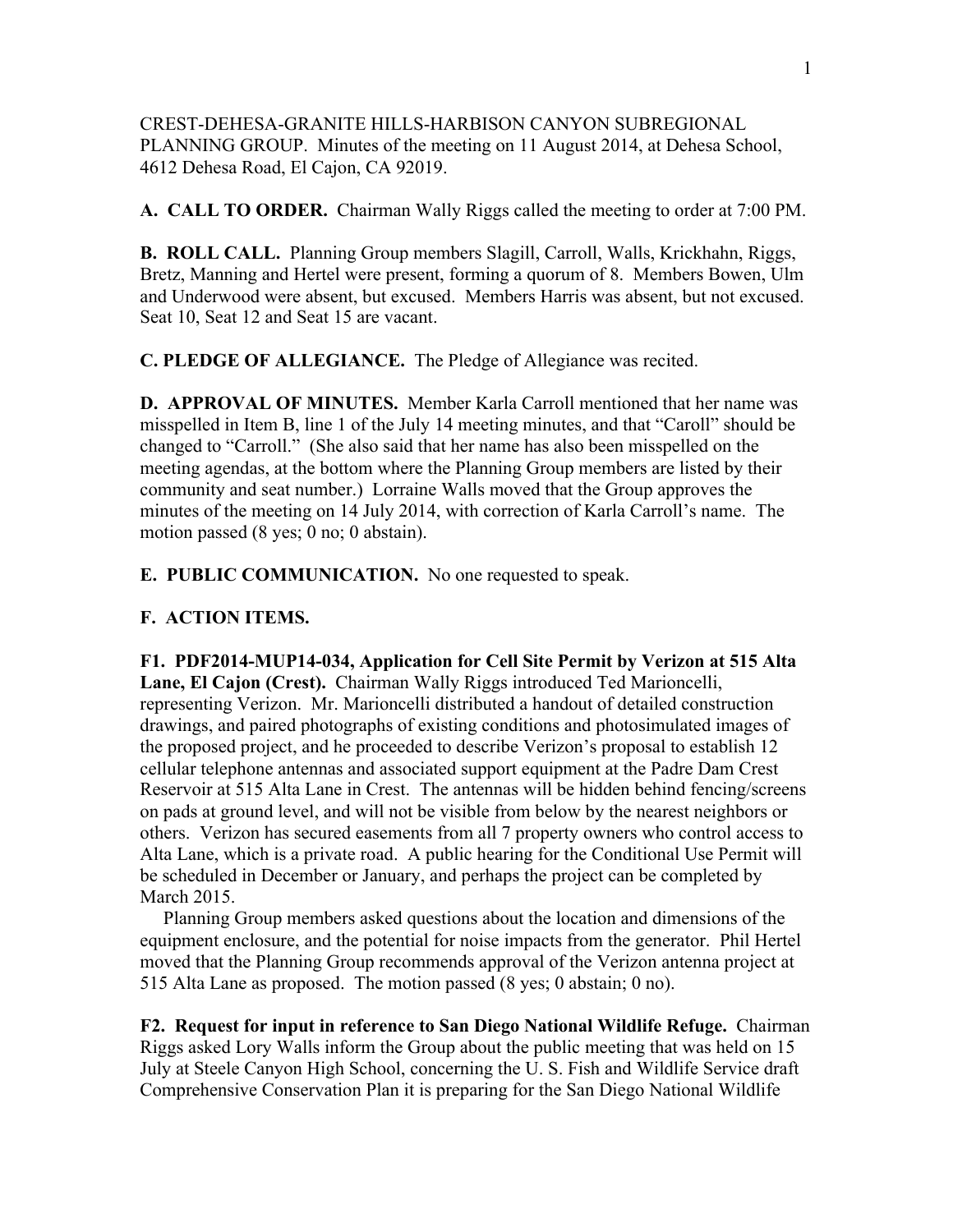Refuge. Lory reported that the general, composite view of all speakers at the meeting amounted to opposition to all of the alternatives put forward by USFWS in its draft plan. She also described the Jamul Planning Group's letter of comments, expressing concerns and unhappiness about the USFWS's methods and procedures used for developing the draft plan, without developing community involvement, and not considering all of the previous work done by the County to create a comprehensive public trails network through much of the National Wildlife Refuge area.

 Riggs reported that the USFWS has announced it will extend the public comment period for its draft Comprehensive Conservation Plan for 30 days, until 18 September; and that there may be additional public meetings scheduled before then to take additional public input concerning trail closure issues.

 Several residents from Model A Ford Road expressed their opposition to the potential hunting area considered for the mesa area at the north end of McGinty Mountain, and to the concept of establishing a trailhead staging area at the corner of the Refuge on Sloane Canyon Road near Model A Ford Road.

 Lory Walls moved that the Planning Group sends a letter of comments to USFWS modeled after the Jamul Planning Group letter concerning the draft Comprehensive Conservation Plan. The motion passed (8 yes; 0 no; 0 abstain).

**F3. Pending tree removal at 5775 Dehesa Road.** Chairman Riggs informed the Group that County Department of Public Works sent correspondence describing its plan to remove a couple of dying or already dead trees in the County's right-of-way at 5775 Dehesa Road. A replacement tree for each removed tree will be offered to the adjacent property owner. The Group consensus was that Chairman Riggs will email a response to DPW that there is no opposition to its planned tree removal project.

## **G. GROUP BUSINESS.**

.

**G1. Announcements and correspondence.** Chairman Riggs announced that the even numbered seats on the Planning Group are scheduled for election in November, and that incumbents Pat Ulm (Seat 2), Karla Carroll (Seat 4) and Bill Bretz (Seat 8) have filed for election; Herb Krickhahn (Seat 6) is not filing for election; Seat 10 and Seat 12 are vacant; he does not know if Bryan Underwood (Seat 14) has filed for election.

**G1a. Presentation by Padre Dam Water District.** The Padre Dam Water District presentation on water reclamation and reuse is postponed until the September meeting.

**G2. Expense reimbursement requests.** There were no expense reimbursement requests.

**G3. Subcommittee reports.** There was no PLDO list activity to discuss or act upon

**G4. Meeting updates.** The September 8 meeting of the Planning Group will be at Old Ironside Park, 326 Harbison Canyon Road, El Cajon.